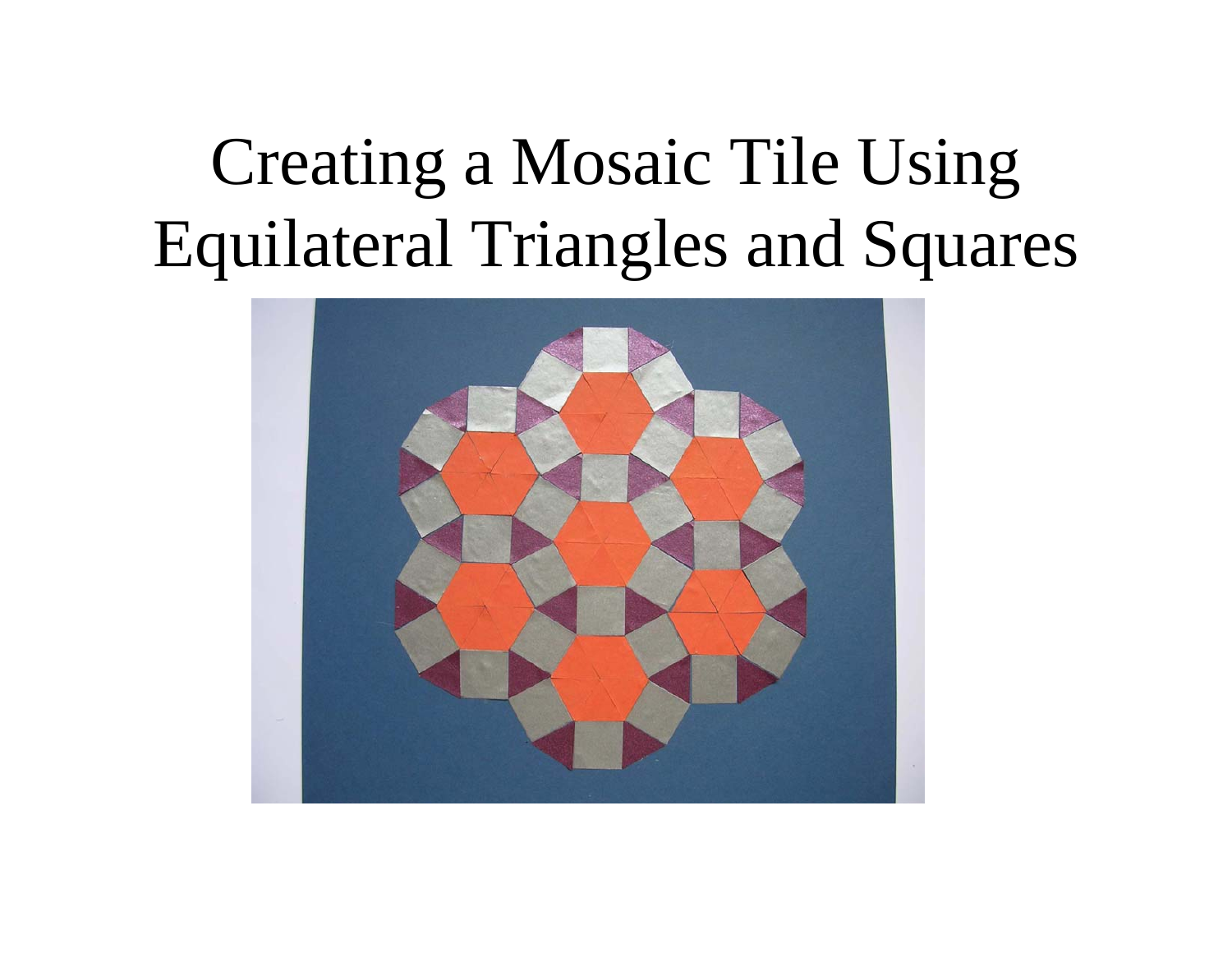

- Begin by dividing your base surface into four to find the centre.
- Place one triangle pointing up to meet the centrepoint.
- Using the horizontal centre line as a guide, place a triangle either side of the first triangle. These triangles should point downwards and neatly touch the centre line and sides of the first triangle.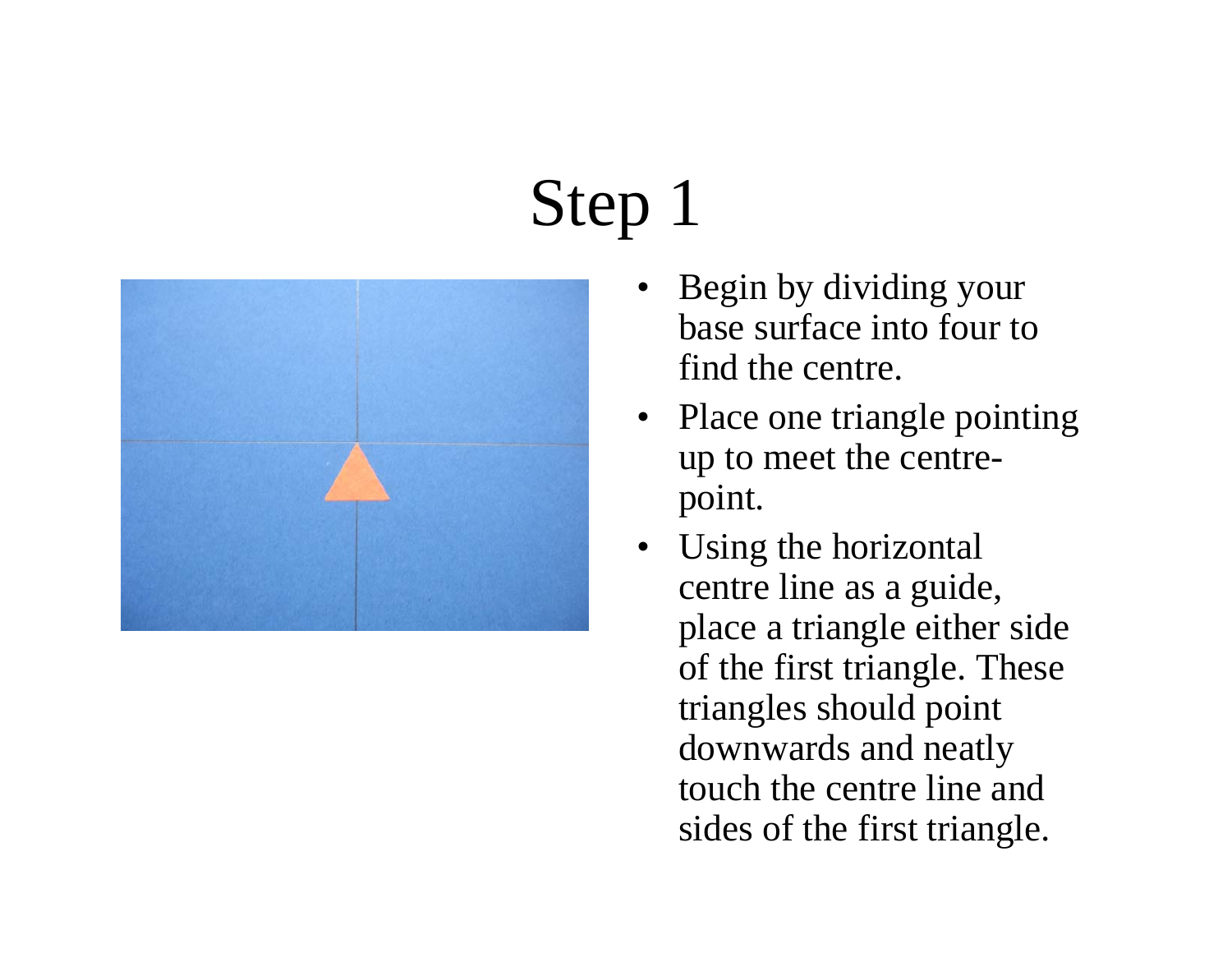#### Step 2.



• Repeat the process above the centre line to create a hexagonal shape.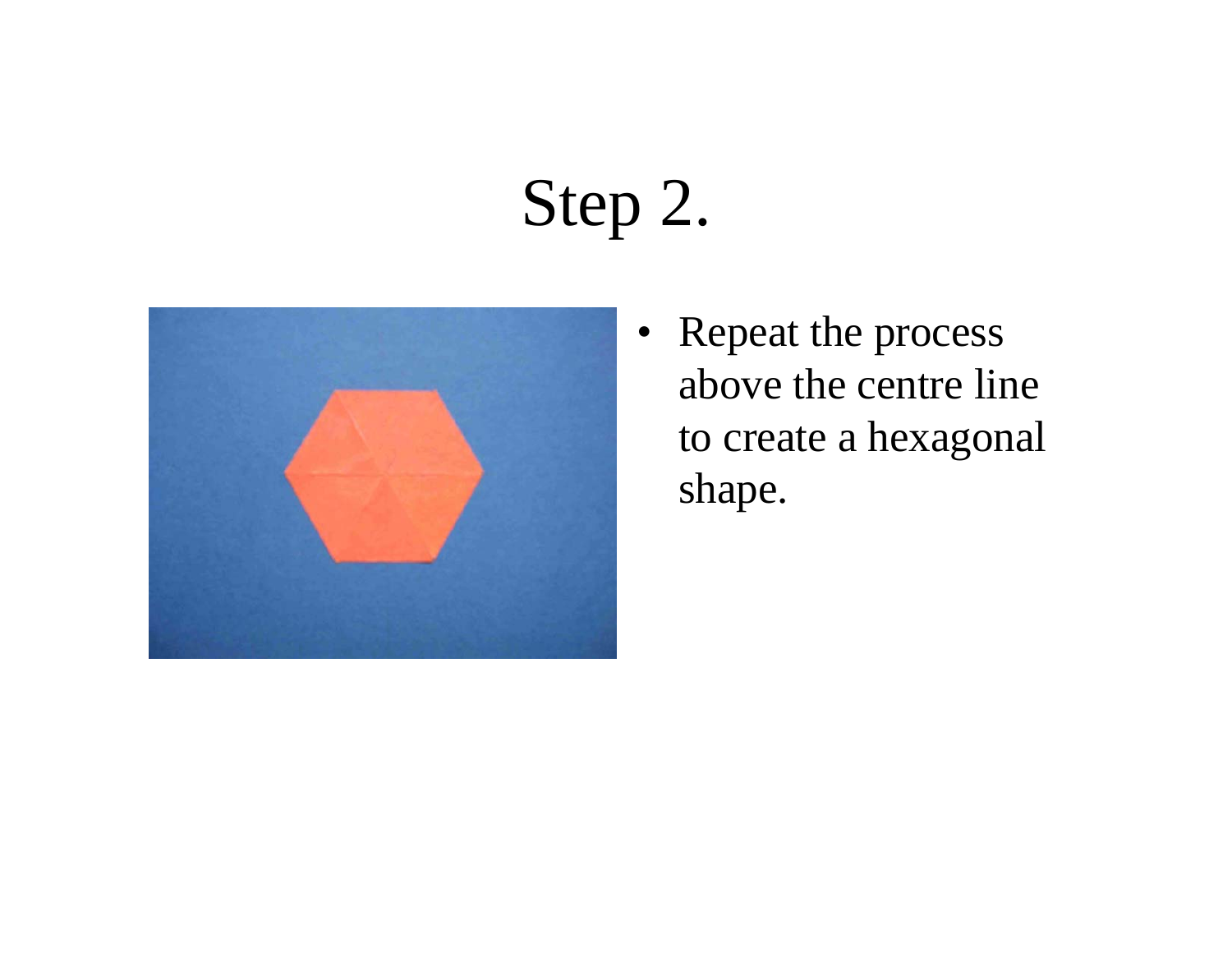

• Next to the flat face of each side of the hexagon stick down a square as shown.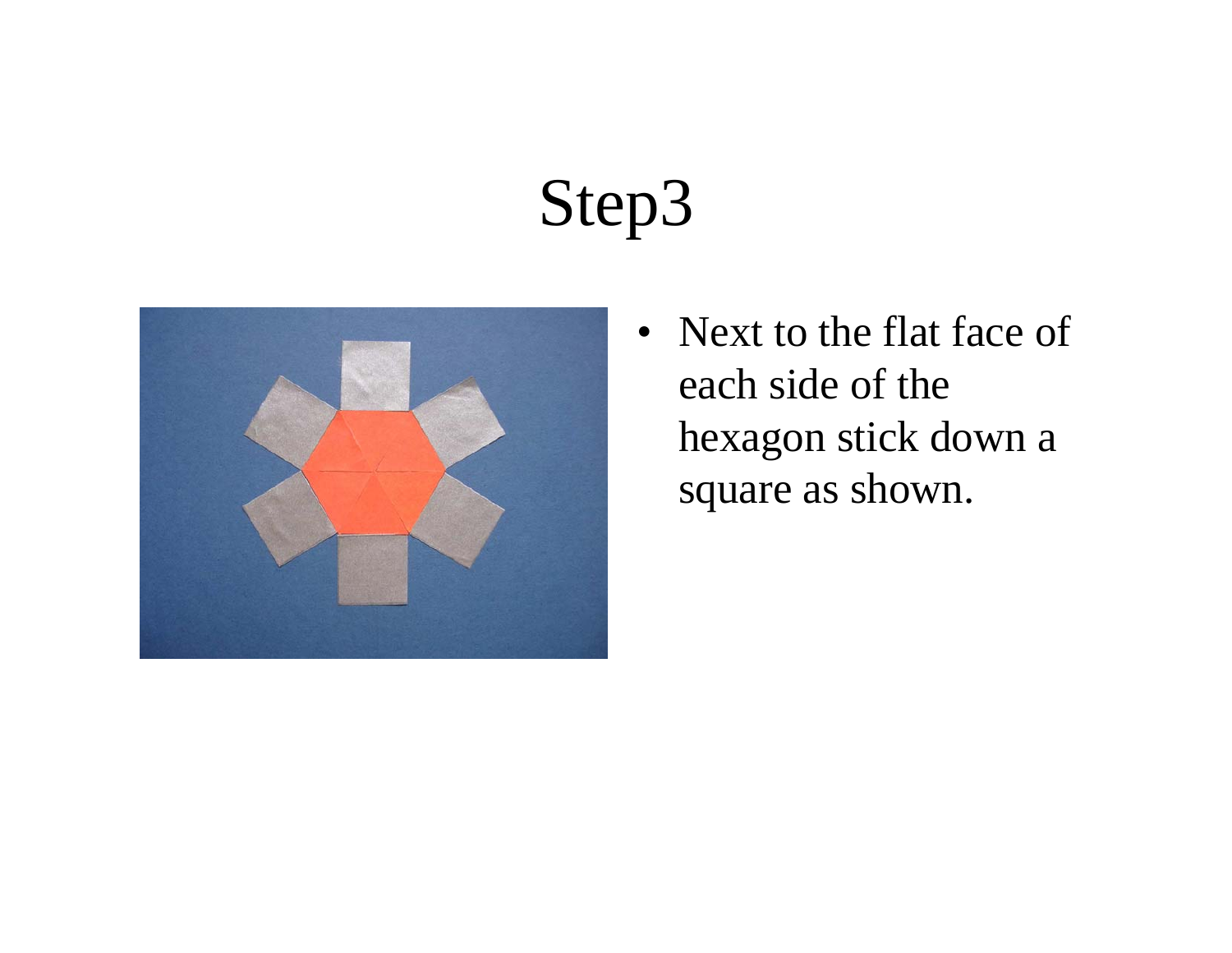![](_page_4_Picture_1.jpeg)

• In the spaces between each square stick in triangles of a different colour as shown. You have now finished the first part of the tile.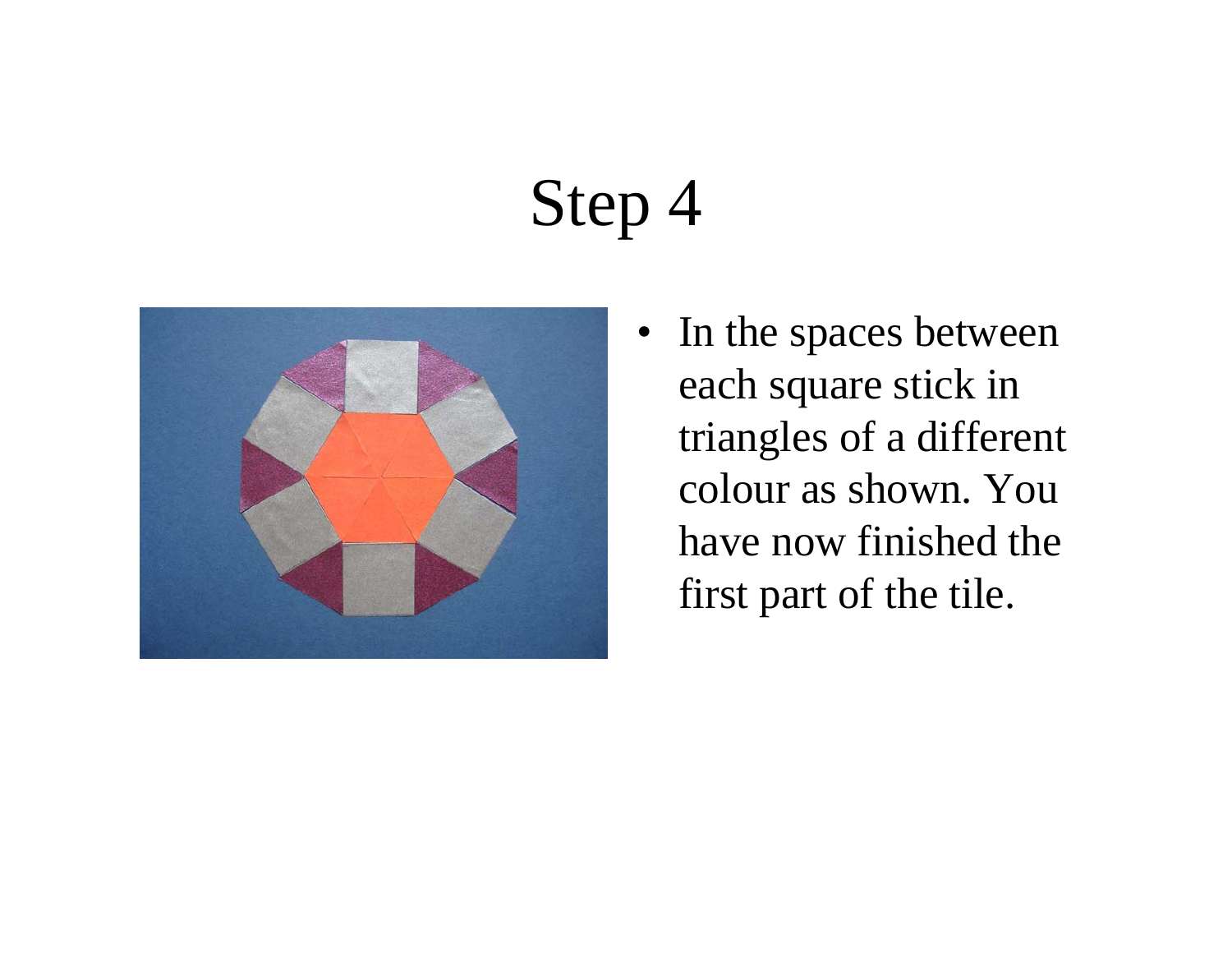![](_page_5_Picture_1.jpeg)

- • Begin the second part of the tile by sticking a triangle above the top central square so the triangle points upwards.
- Create your next section by using triangles to create a hexagon and then using the squares and other coloured triangles as previously shown.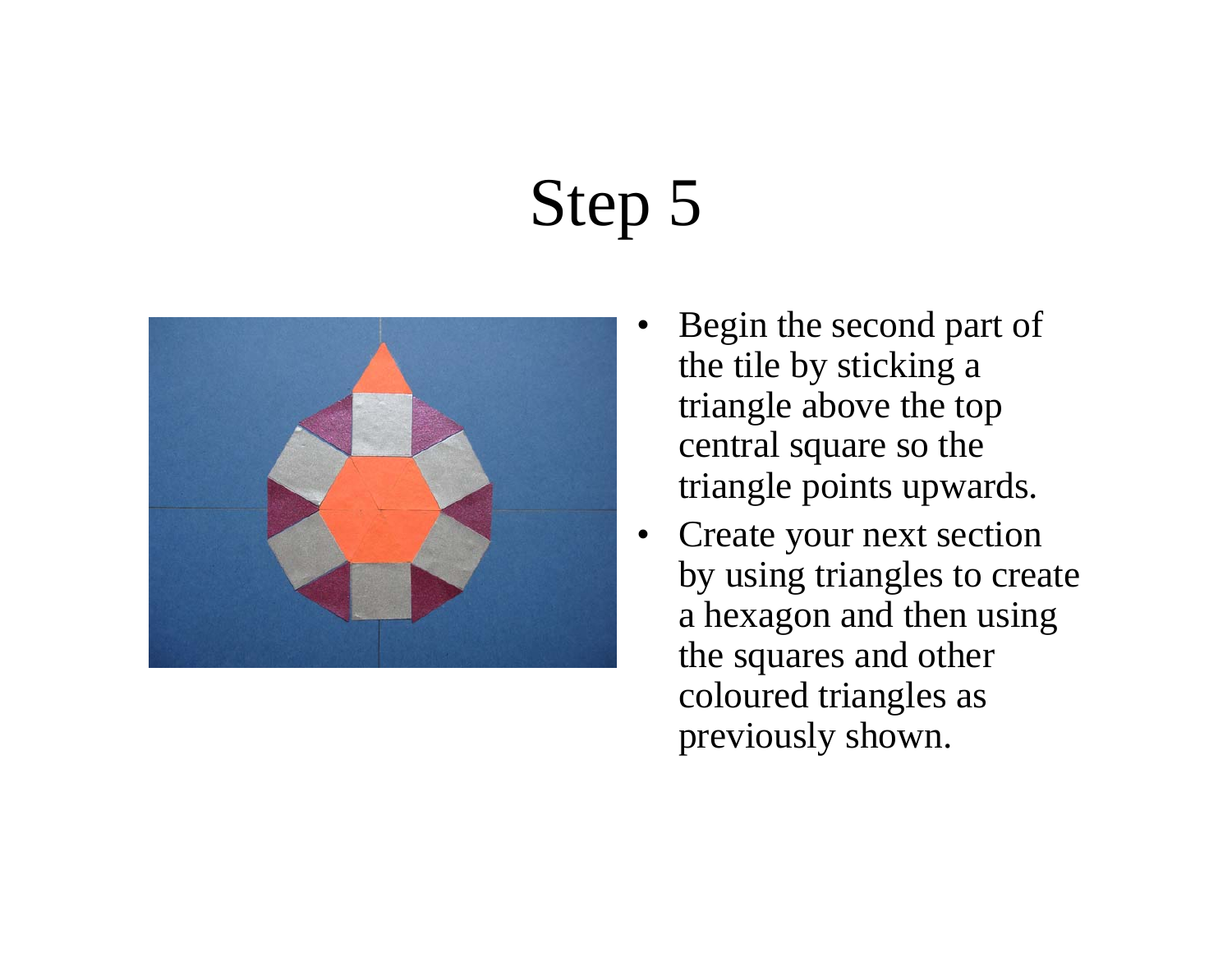![](_page_6_Picture_1.jpeg)

- Use triangles to fill in to create the hexagon shape and place the squares and other coloured triangles around it.
- Build up the mosaic by following the next stages…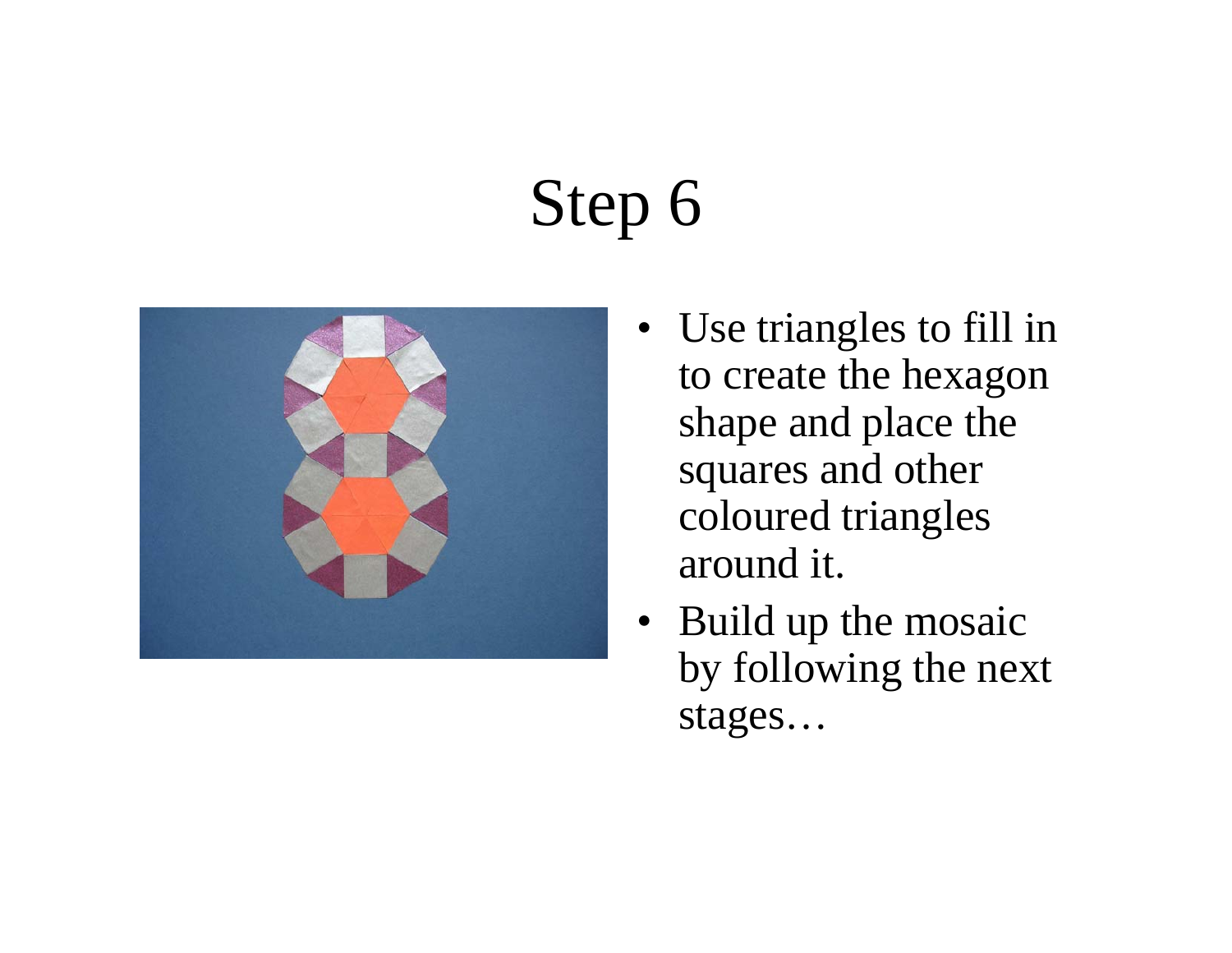![](_page_7_Picture_1.jpeg)

- In the same way as you have already worked create the next stage of the mosaic.
- The next few slides will show you how to finish your mosaic.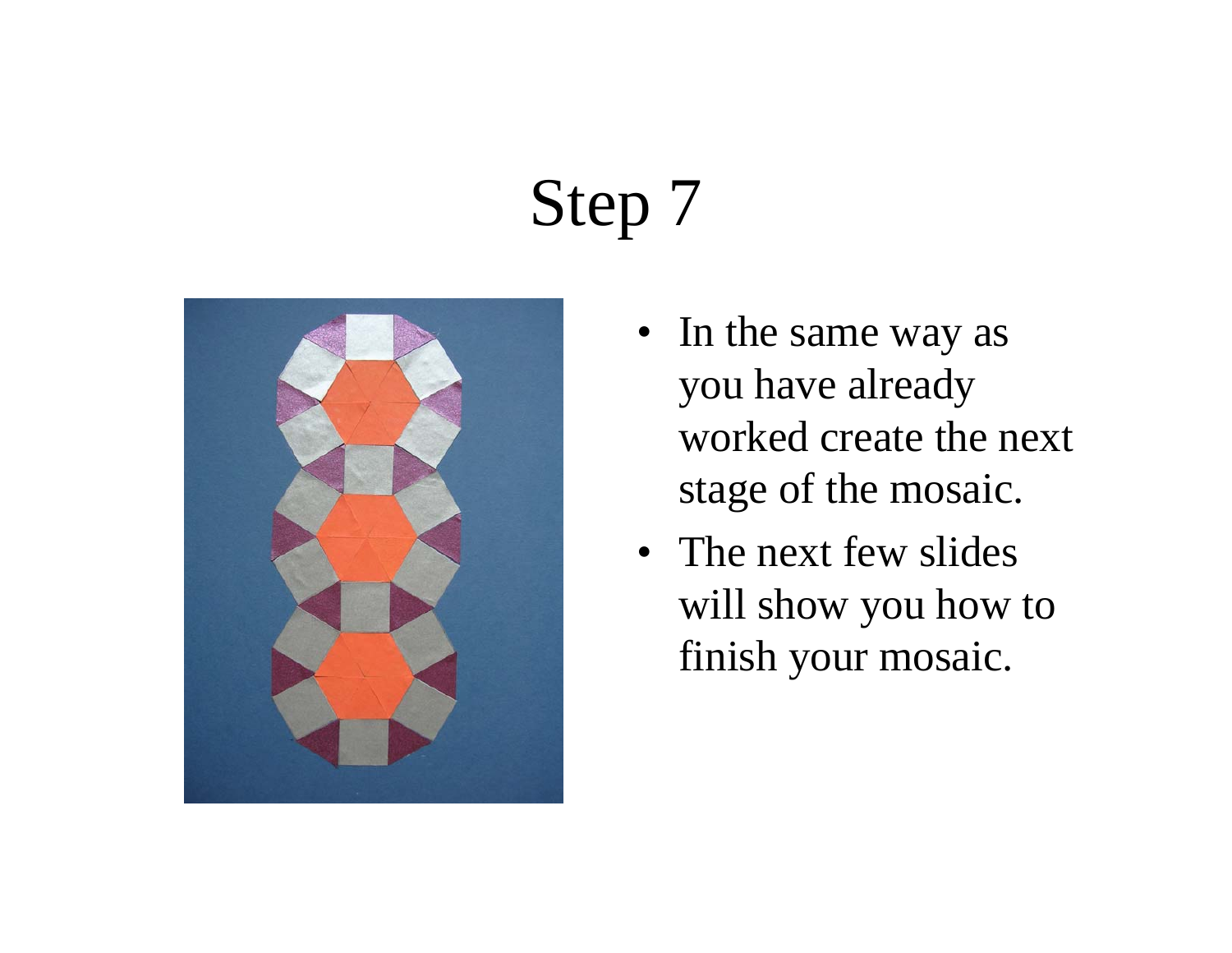![](_page_8_Picture_1.jpeg)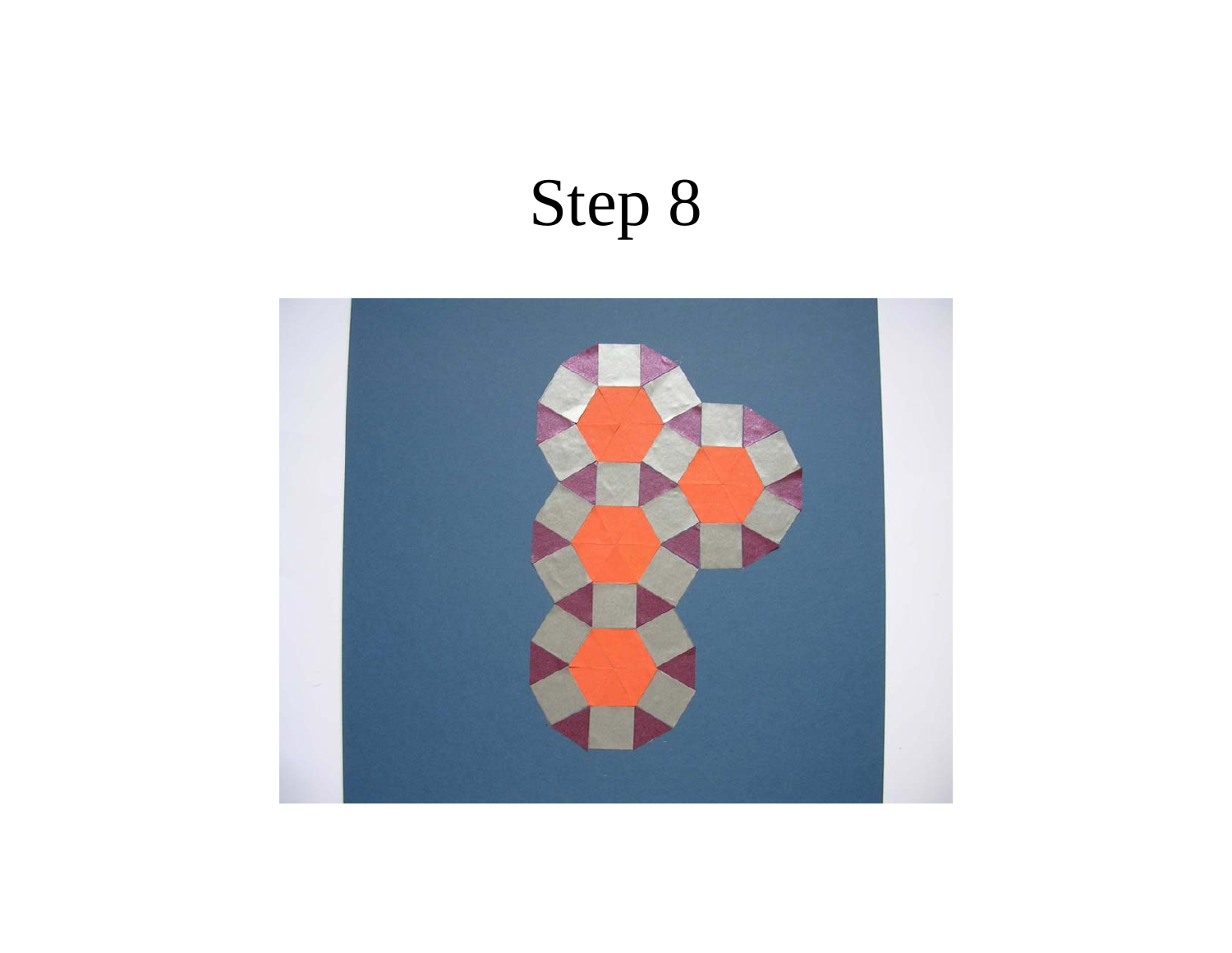![](_page_9_Picture_1.jpeg)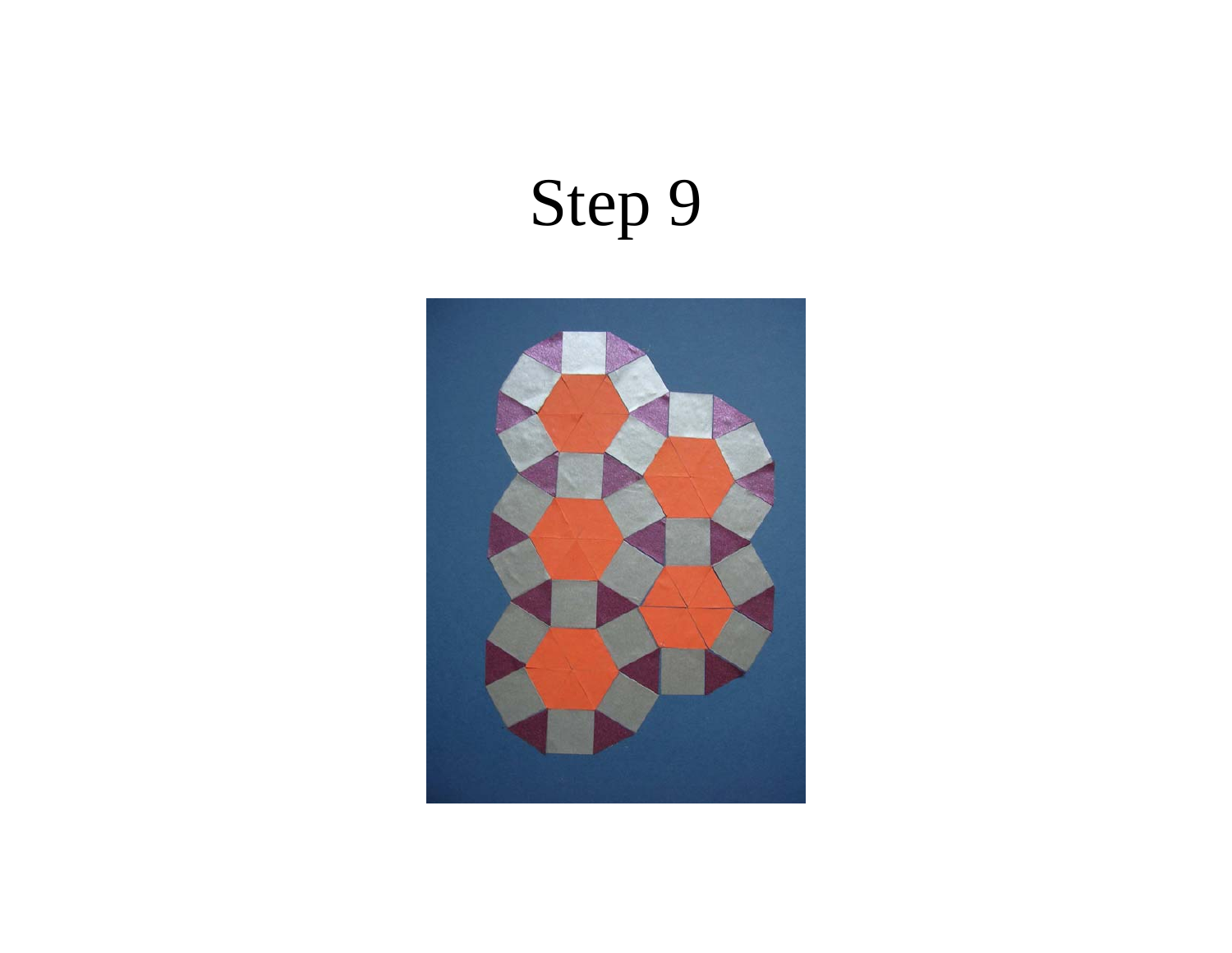![](_page_10_Picture_1.jpeg)